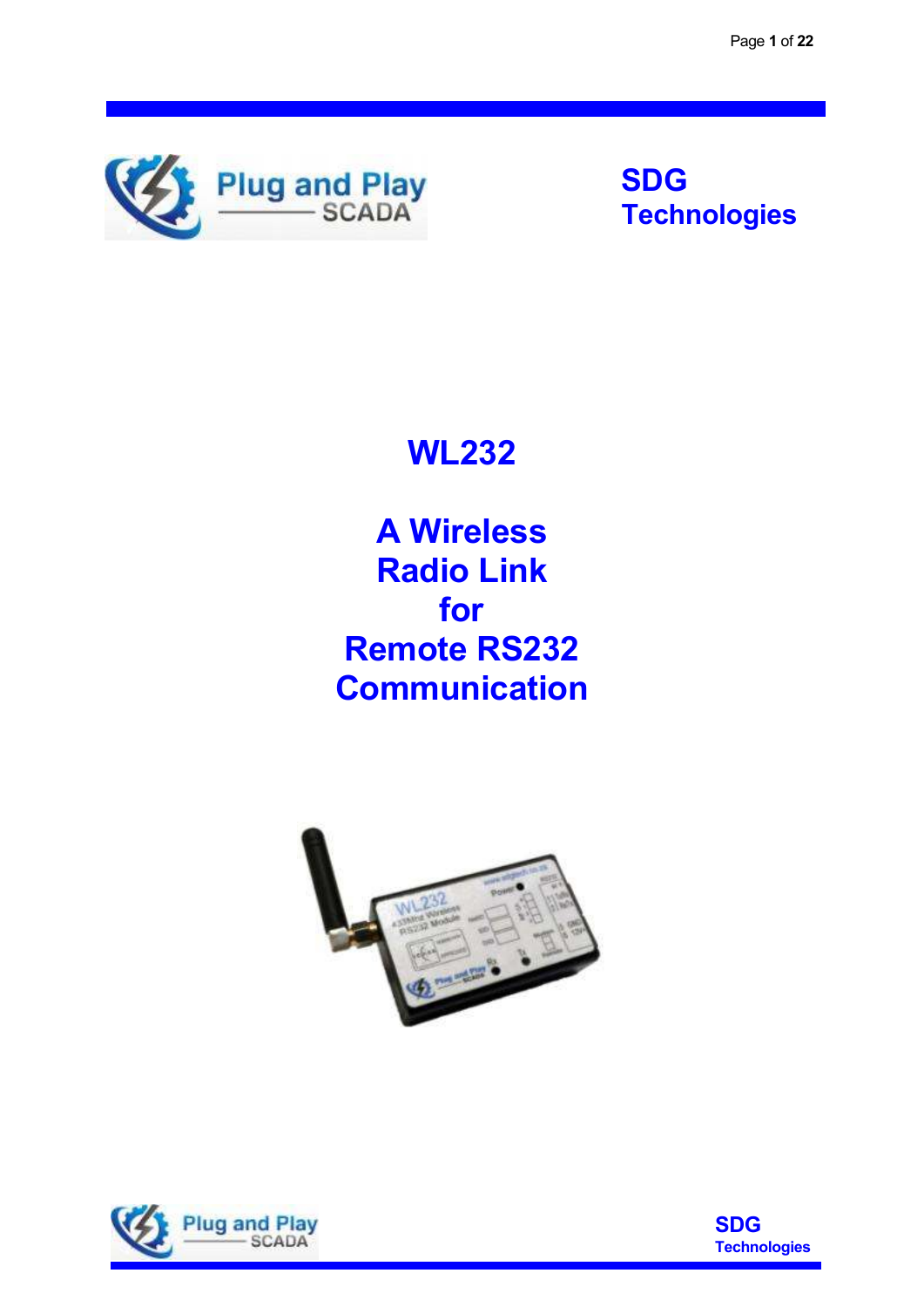# **Contents**

| In the AT Command set for the WL232 modules, the Conventions and abbreviations are:10 |
|---------------------------------------------------------------------------------------|
|                                                                                       |
|                                                                                       |
|                                                                                       |
|                                                                                       |
|                                                                                       |
|                                                                                       |
|                                                                                       |
|                                                                                       |

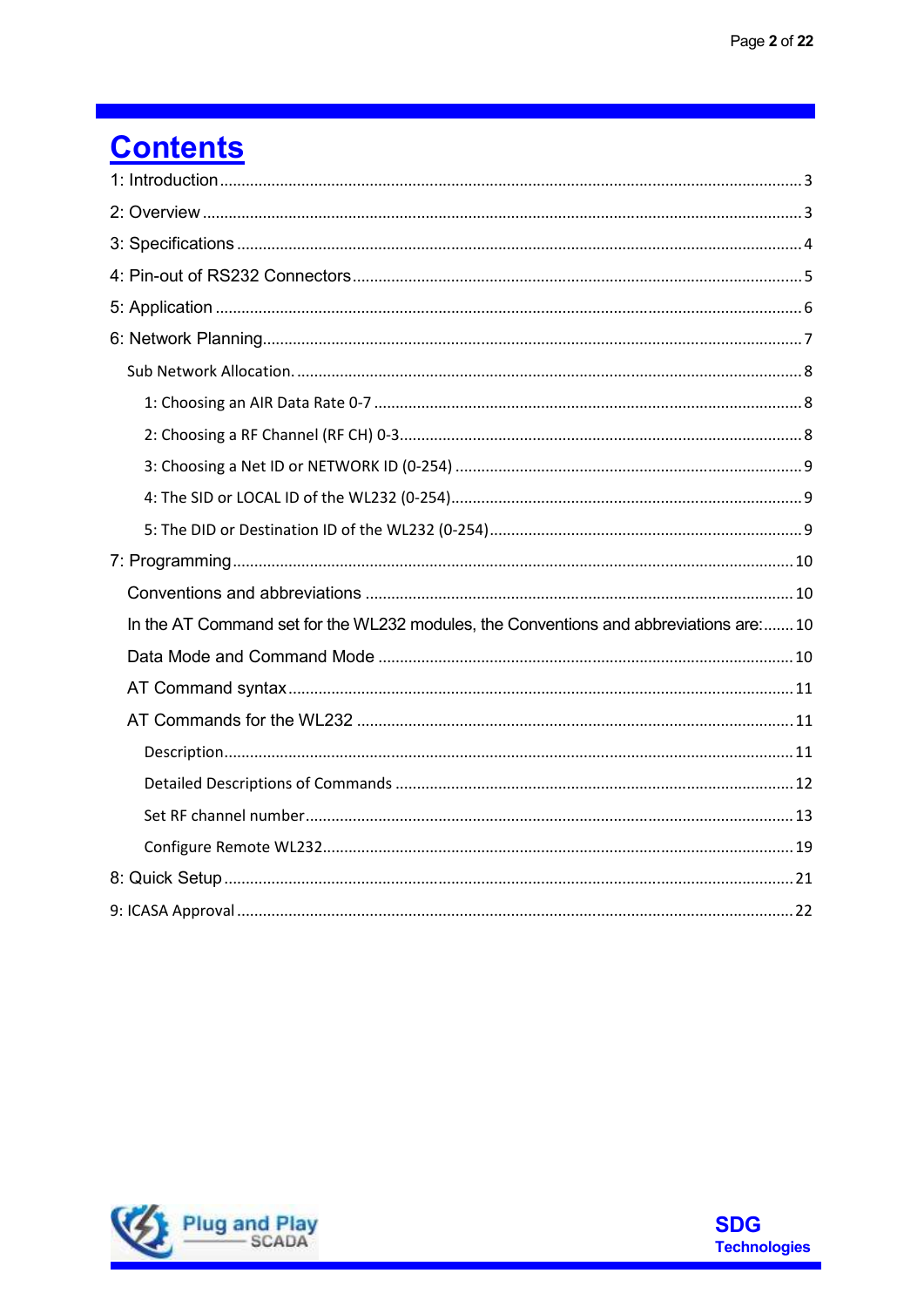## 1: Introduction

The SDG WL232 RS232 radio forms part of the SDG Technologies range of power metering, control and communication products, but it can be used as a sub-component in any application where a wireless RS232 link is required.

The unit is typically set up in a star network configuration as single radio-master with multiple radio-slaves, provided that the connected RS232 devices supports a master/slave protocol. The units are set up as radio 'master' or 'slave' with a single internal switch.

Cabling a whole building can be prohibitively expensive. For this reason modems were used in the past for meters or control devices placed remotely from the main modem. This causes extra monthly communication costs and reduces the reliability of the communication link between the AMR server and the remote meters or control devices.

For these applications, the WL232 RS232 radio was developed. It creates wireless RS232 links from the main modem to remote meters or control devices, saving wiring cost and reducing installation cost greatly.

The WL232 may be used as a generic RS232 link.

The WL232 works on a wireless frequency of 433MHz, which enables it to penetrate walls and floors. It has been tested in multi-storey buildings and providing reliable communications from the basement up to several storeys high. If a single link cannot provide the necessary range, links may be put in series.

# 2: Overview

#### **RS232 Wireless Radio Link for the Elster A1140, AS230 and BMSRTU**

- **Interconnect communication 433MHz free radio band devices, meters and building management system remote terminal units (BMSRTUs) within the same building quickly with no wiring.**
- **Installation time drastically reduced.**
- **Single master, multiple slave configuration.**
- **travels big distances horizontally, or vertically there a** multi-storey **building.**
- **No external power supply needed - Gets its power from the Elster meter or BMSRTU.**
- **Unit is set up as master or slave with a single switch.**





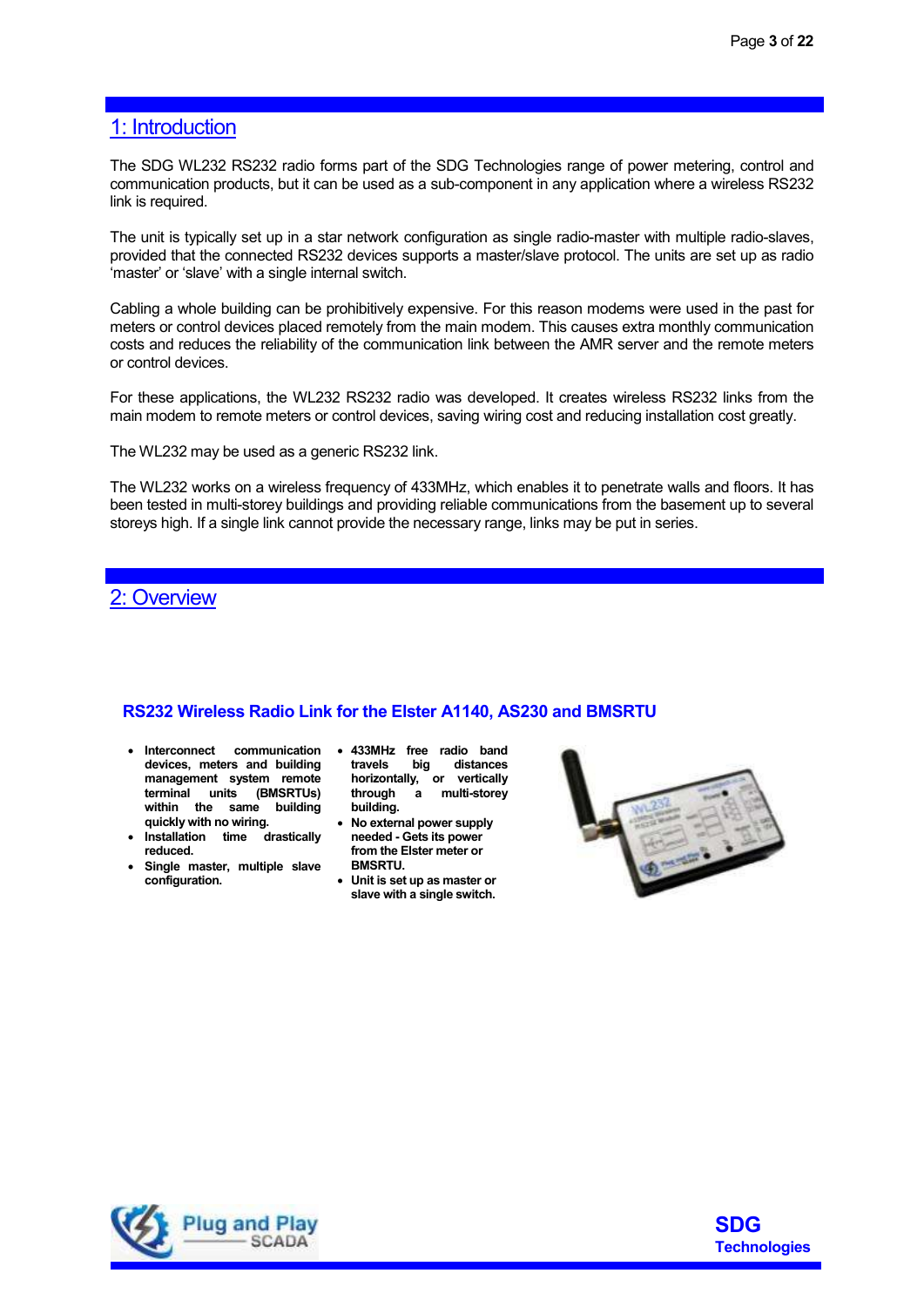# 3: Specifications

# **Electrical and Radio**

Antenna connector .............................................................................. Standard Female 50Ώ SMA Connector RJ-12 connectors ................................. 2x in the usual Elster RS232 daisy-chain configuration, see diagram The radio module used is a SIM20-433 from SIMCom. ... Please contact SDG for the complete data sheet

# **Serial interface**

The units are factory programmed with a BAUD rate of 9600 and Frame 8N1. This is the communication parameters used as standard between die PNPScada AMR server and the meters and BMSRTUs. (Elster meters use 9600 7E1, but the parity is taken care of by the server and all intermediate communications equipment set up for 9600 8N1)

# **RS232 output**

The unit utilises Special RS232 output compatible with any RS232 device, but modified so that it can be multidropped with Elster Electrical meters and BMSRTUs with a simple RJ12 splitter.

Two RJ12 connectors are provided, which are internally connected, so that the Elster daisy-chain may be continued without an extra RJ12 splitter.

Maximum number of (Special) RS232 devices per WL232 .......................................................................... 10 (Up to 100 special RS232 devices may be multidropped in the same room using the SDG EBUF driver)

# **Indicators**

# **Programming**

A single dip switch programs the WL232 as follows:

| DIP switch position | <b>WL</b> function                                             |
|---------------------|----------------------------------------------------------------|
| Modem               | Single Modem/Etherpad-side WL232, radio master but RS232 slave |
| Remote              | Multiple Meter/BMSRTU-side WL232, radio slave but RS232 master |

# **Power supply**

Voltage input .......................................................................................................................................... 6-16VDC Consumption .......................................................................................................................................... <100mA Normally power is supplied by the RJ12 communication jack of the meter or BMSRTU, but power may be supplied via a special RJ12 to DB9 and power cable, in which case any 5-12V power supply may be used to power the WL232.

# **Physical Characteristics**

Designed to enable mounting inside the BMSRTU chassis or underneath an A1140 meter cover

Size excluding the antenna and RJ12 connectors .......................................................... 72mmx50mmx25mm



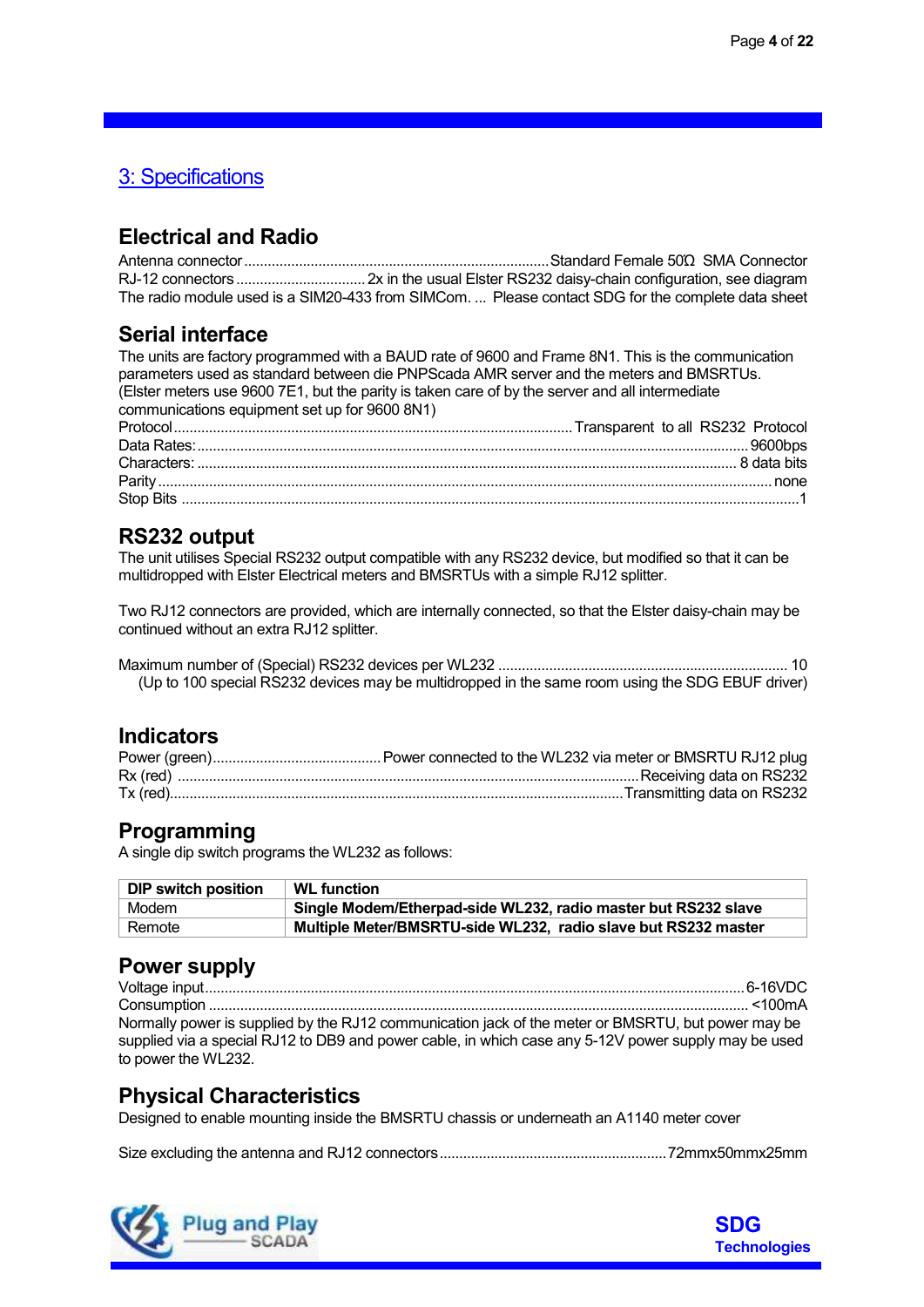# 4: Pin-out of RS232 Connectors

Two RJ12 connectors are provided. These are connected internally pin-for-pin and the two are identical. The reason for providing two RS12s is to eliminate the need for an extra RJ12 splitter. This enables the WL232 to fit underneath the cover of a A1140 meter. A short simple 1 to 1 flat cable would be used in this case between the WL232 and the A1140 and the remote comms flat cable would then be plugged into the 2<sup>nd</sup> port of the WL232 instead of directly into the A1140. In the case where no Elster or BMSRTU is available to power the WL232, a special cable can be supplied with RJ12 on the one side and DB9 on the other side, and a red and black wire fly-lead for power. (5v USB connector can be used from Laptop above 10degC.)

An adapter cable (W3) is available for connecting to a standard female 9pin connector. Cables for connection to other meters are also available.

| Pin no         | <b>BMSRTU</b>          |
|----------------|------------------------|
|                | Rx, connected to pin 3 |
| $\overline{2}$ | Tx, transmit data      |
|                | Rx, receive data       |
| $\overline{4}$ | NC (Not connected)     |
| 5              | 0V                     |
| 6              | 6-16VDC                |
|                |                        |



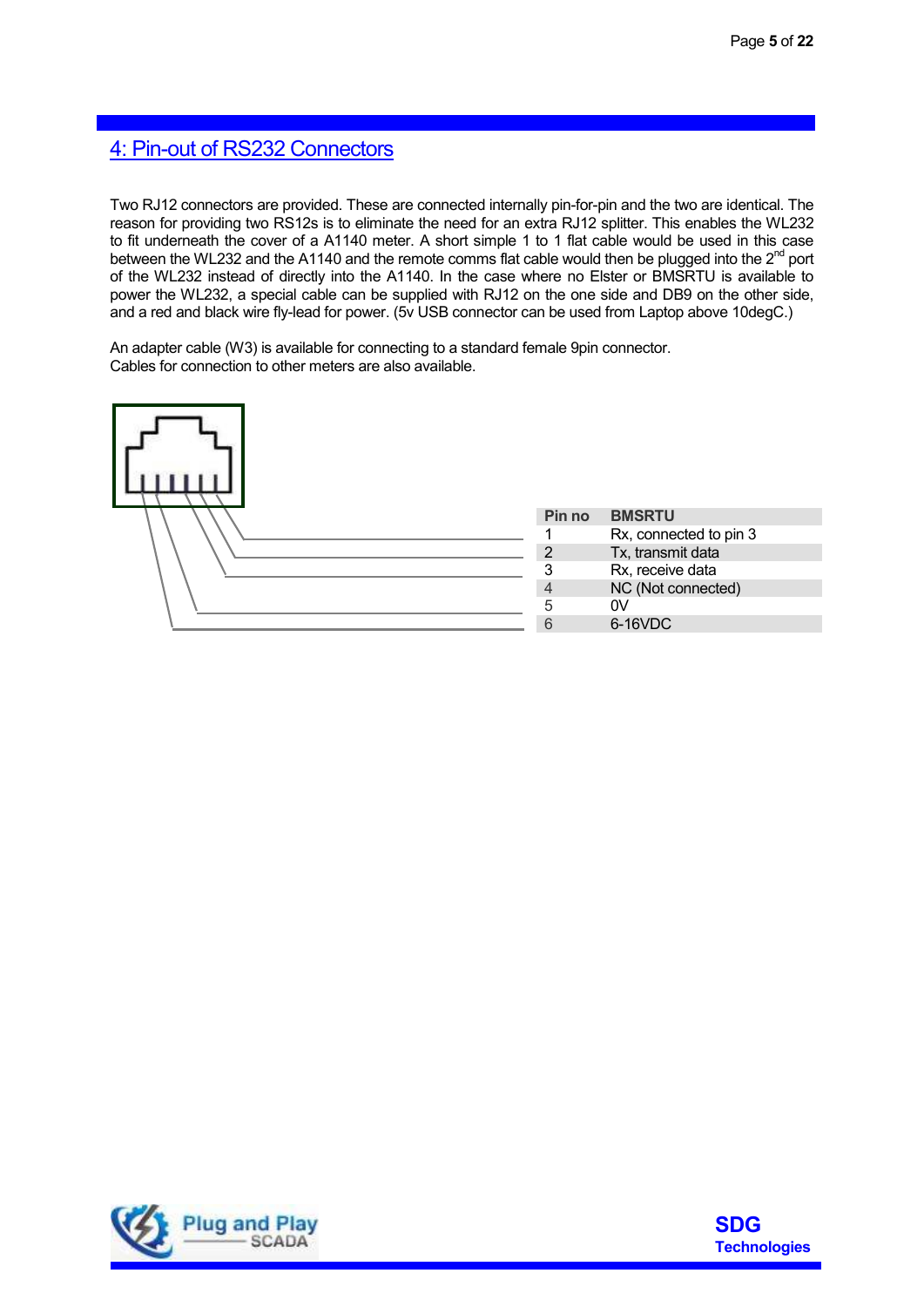# 5: Application

Generally in a building, the communications device will be connected to a meter, via hardwired RS232. Elster meters can multidrop their RS232 communications. Multiple meters may be daisy-chained together using a simple RJ12 splitter.

However, often remote meters or control devices are too far from the communications device to be hardwired directly. One or more of the wires are therfore 'replaced by' a radio-link.

On the Modem/ Etherpad side the WL232 is configured as the Master (comms-side). The internal dip switch of this unit is switched to the "Modem" position, and there must be only one per building. This single WL232 is the radio master, although it is one of the RS232 daisy-chain 'slaves' listening to the RS232 daisy-chain master.

To install the WL232, simply take out the RJ12 cable from the Elster meter and plug it into one of the two RJ12 connectors of the WL232. Now connect the WL232 via the supplied cable to the Elster meter. The WL232 can now be covered by the Elster A1140 cover.

A flat 2dbi antenna is provided with each WL232.The antenna must be positioned in such a way that it is not obscured by any metal. The flat side of the antenna of the Remote WL232 must be pointed in the general direction of the Master WL232. One of the flat sides of the Master WL232 must be pointed in the general direction of the Remote WL232s.

If the modem or etherpad is not connected to an A1140, AS230 or BMSRTU, a special cable (W2 cable) and power supply is needed to power the WL232. The exception is if an epad1 or epad3 is used with factory option of providing power on the serial port. This must be specified when placing an order for the latter.

Any number of remote WL232s may now be connected to the Elster meters or BMSRTUs located in the same building, by plugging in the WL232 into the Elster meter daizy-chain, or directly into the communications port of the BMSRTU. The number of meters is limited by the time required for each meter to read in, as only one can read in to the modem at a time. For example, 130 meters will take 6h to read in on one modem daily.

Any number of sub networks can be created in a building if interference from privies installations accrues.

A bigger antenna can be installed at the Master WL232 side to accommodate multidirectional connections.



*Local ("Modem") WL232* 

Switch the DIP switch to "Modem" for only one of the WL232s in the building the one that is in the same daizy-chain as the modem or etherpad

Switch DIP switch to "Remote" for the rest of the System.



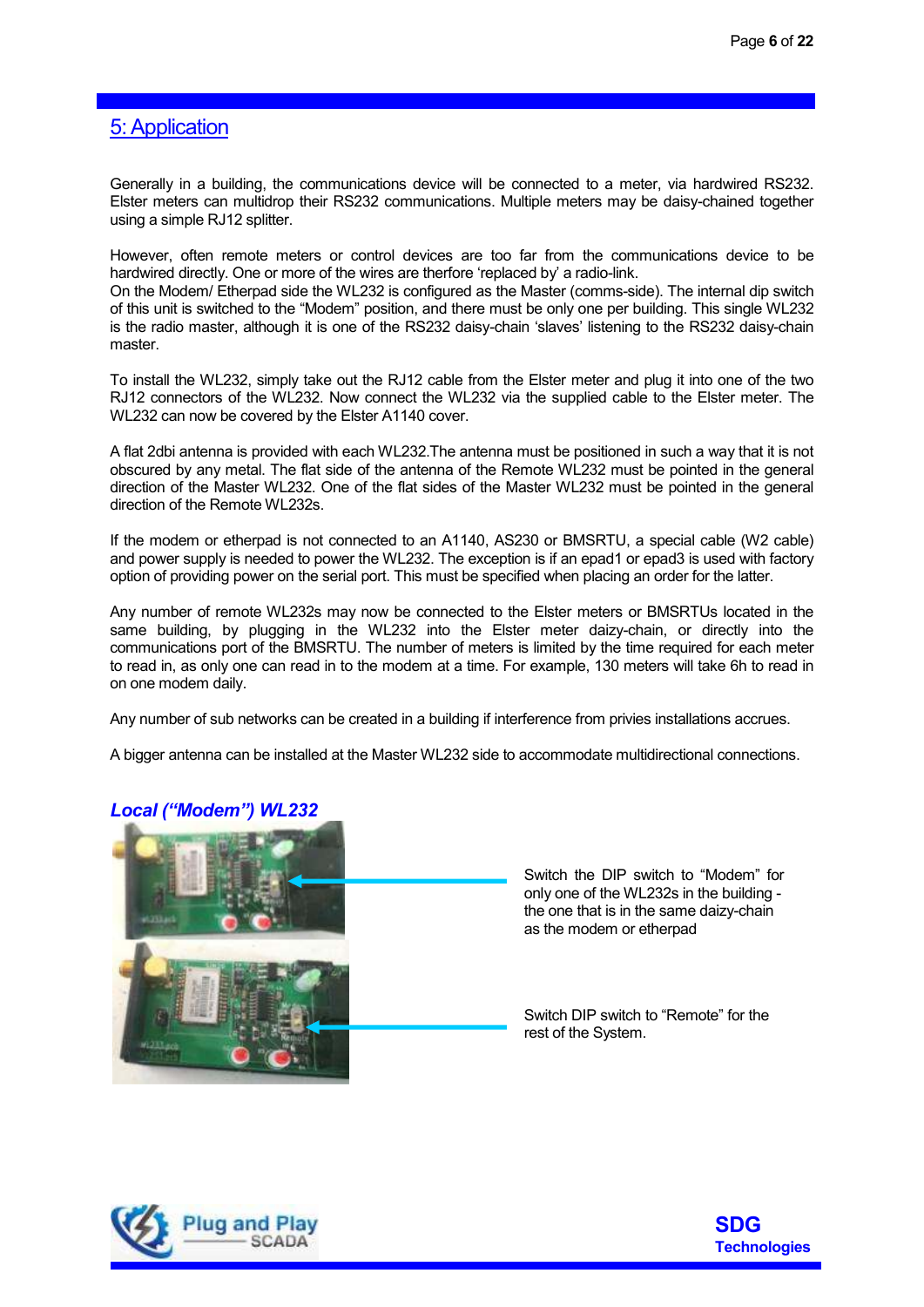## 6: Network Planning

The WL232 can be used in Multiple Network configurations.

a) First is the typical P2P or **Point to Point configuration to**  with one Master and one Slave device.



This is the most commonly used connection where a distribution box is remotely connected to one common<br>Internet connection. (Modem or Etherpad) Internet connection. (Modem or Etherpad)

b) Secondly is the **Star configuration** with one Master and multiple Slave devices.



This configuration is commonly used where multiple distribution boxes are remotely connected to one This configuration is commonly used where multiple<br>common Internet connection. (Modem or Etherpad)

c) The same configuration can be used more than once in an installation by changing the NETIDs of the WL232s in the second network.

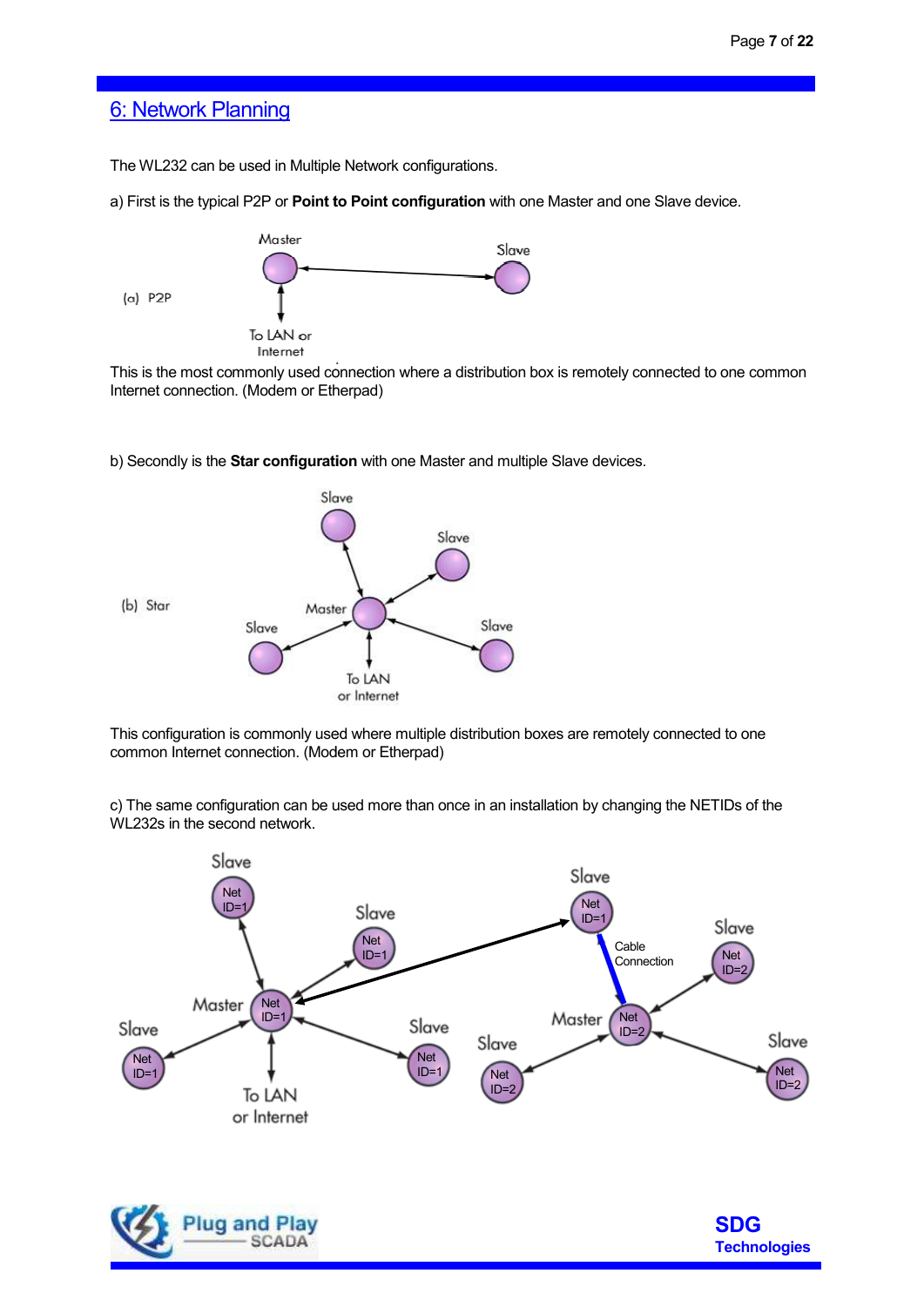#### Sub Network Allocation.

1: Choosing an AIR Data Rate 0-7

The AIR Data Rate is the speed that the WL232 communicates at, with other WL232s There is correlation between the AIR Data Rate and the RF Channels that are available. If the default Baud rate setting of 9600 is used, there is the maximum of 4 RF Channels available. The AIR Data Rate of 9600 was chosen because this is the default communications rate of most meters and a faster speed is not required.

2: Choosing a RF Channel (RF CH) 0-3

The RF Channel is a frequency channel spaced within the Spatial Frequency of 433MHz– 434.79MHz It is separate kHz blocks of bandwidth allocated within the total bandwidth of the frequency. The default Spatial Frequency is set to1

The Graph shows a very simple example of this.



433MHz– 434.79MHz

This can be used to separate 3 or 4 networks from each other by using different RF Channels, as per the example.





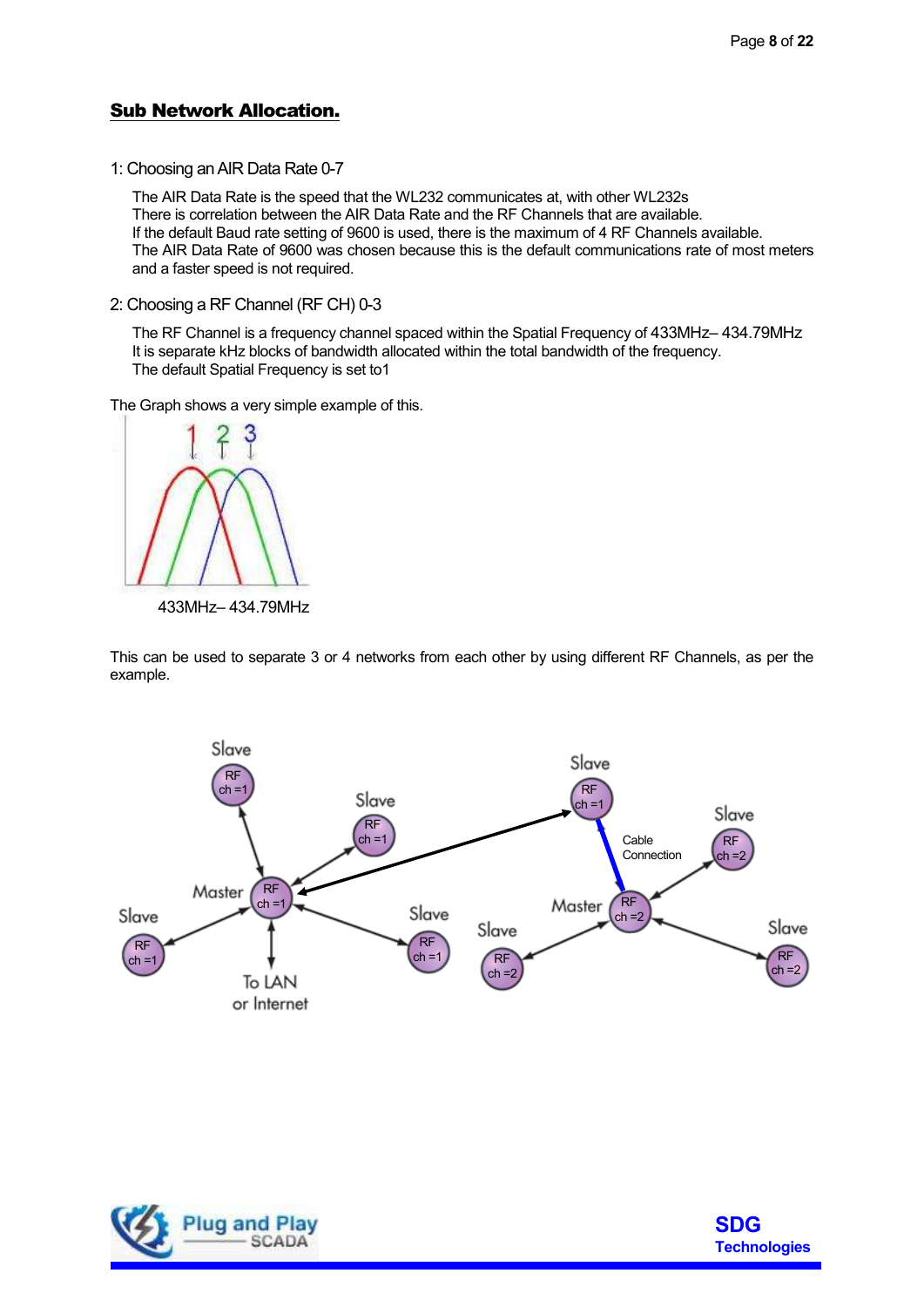3: Choosing a Net ID or NETWORK ID (0-254)

The Net ID is a digital network allocation, splitting a RF Channel into 255 possible sub networks. The default Net ID is set to 1 to make initial setup more convenient.

Digital sub netting opens the possibility of creating 1020 separate networks within the small frequency spacing of 1MHz.

This is the preferred method of separating the networks in order to extend the range of the WL232.



#### 4: The SID or LOCAL ID of the WL232 (0-254)

The SID of the WL232 is its unique identifier in the digital RF network.

The default setting of the SID is as close to the last three numbers of the Radio Serial Number as possible.

If the radio S/No ends with 725 the SID will be 25 and if the S/No ends with 122 the SID will be 122. The SID can be used to address the WL232 directly within a network without sending the data to all.

This is possible when using the DID or Destination ID.

#### 5: The DID or Destination ID of the WL232 (0-254)

The DID of the WL232 is an identifier that can be set to communicate to a single WL232 directly. The default setting is 255 as this allows all the WL232s in the digital sub network to receive the communication

As in the example of the SID, if the SID of the remote WL232 (which is the destination WL232) is set to 122 and the local WL232's DID is set to 122, the local WL232 will only communicate to that specific WL232 with the SID of 122.



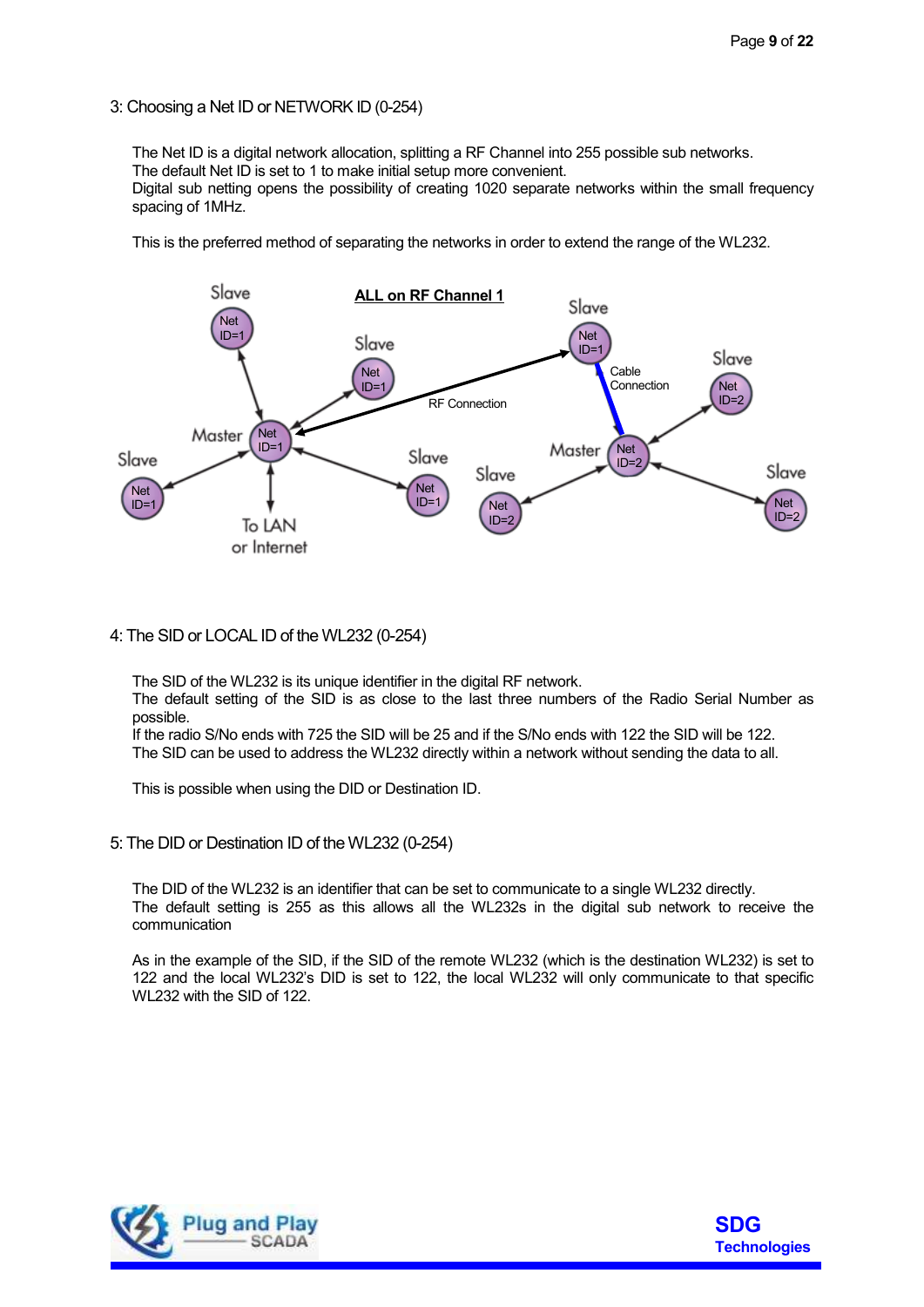# 7: Programming

Conventions and abbreviations

In the AT Command set for the WL232 modules, the Conventions and abbreviations are:

In this document, the WL232 modules are referred to as following term:

- 1) ME (Mobile Equipment);
- 2) MS (Mobile Station);
- 3) TA (Terminal Adapter);
- 4) DCE (Data Communication Equipment) or facsimile DCE (FAX modem, FAX board);
- 5) TE (Terminal Equipment);
- 6) DTE (Data Terminal Equipment) or plainly "the application" which is running on an embedded system;

#### Data Mode and Command Mode

WL232 has two modes: Data mode and Command mode, which can be switched via inserting the Jumper (JP3) and switching SW1 on Modem



The default status of WL232 is in data mode after Power On. Therfore, when the Jumper is NOT inserted the WL232 will work in data mode. When the Jumper IS inserted the WL232 will switch to command mode.

Under data mode WL232 will carry out transparent data transfer, i.e. send out the data directly that is inputted to the RS232 port;

but under command mode, the WL232 will respond to AT commands.

Note: In command mode, the command line must be terminated by entering <CR> or (Enter) Do not add <LF>



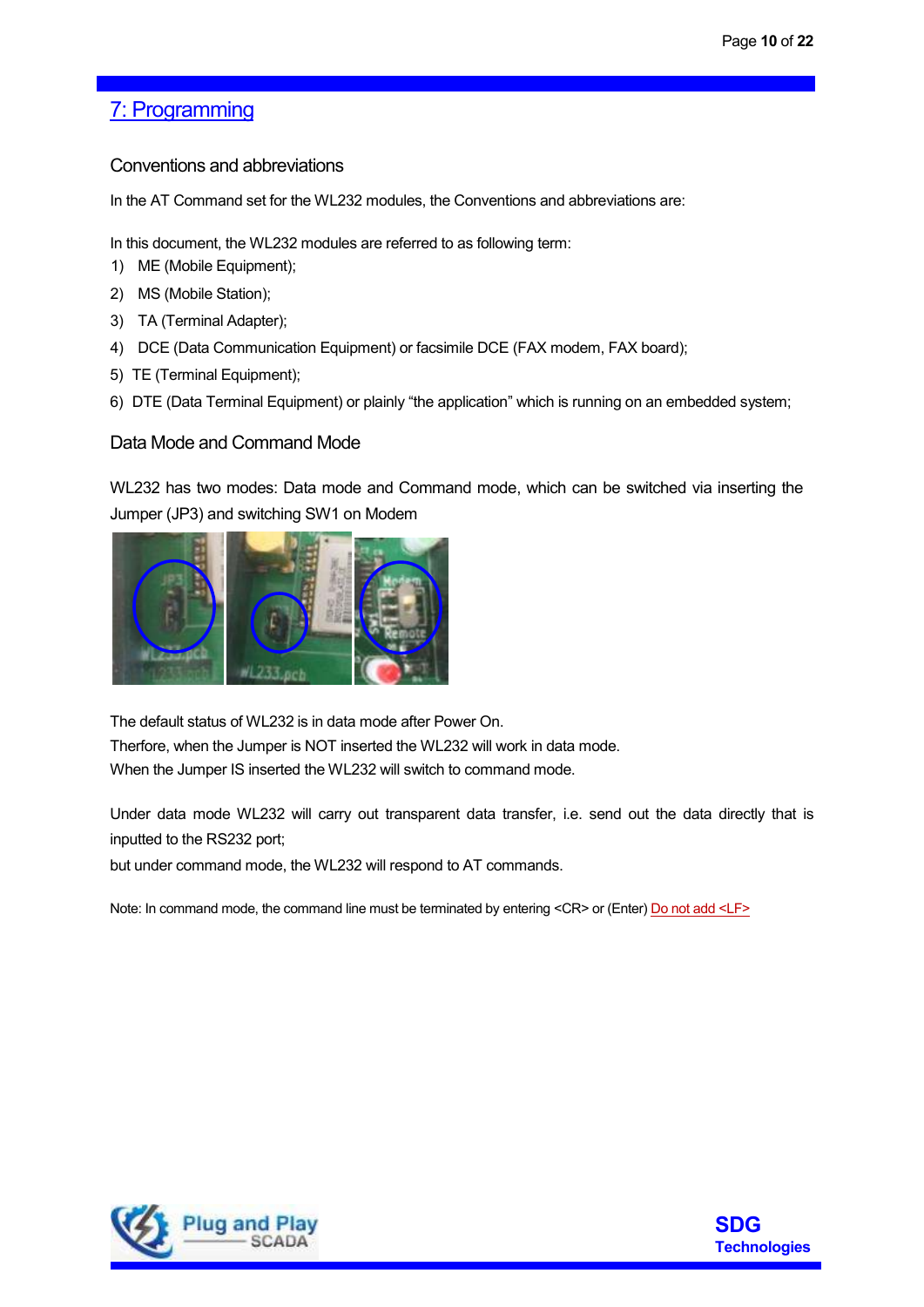# AT Command syntax

The "AT" or "at" prefix must be set at the beginning of each Command line.

To terminate a Command line use Enter <CR>.

Commands are usually followed by a response.

All these AT commands can operate in several modes, as indicated in the following table:

| <b>Test Command</b>  | $AT + < x > = ?$ | The WL232 module returns the list of parameters<br>and<br>value ranges set with the corresponding Write<br>Command or by internal processes. |
|----------------------|------------------|----------------------------------------------------------------------------------------------------------------------------------------------|
| <b>Read Command</b>  | $AT+2$           | This command returns the currently set value of the<br>Parameter or parameters.                                                              |
| <b>Write Command</b> | $AT+=<$          | This command sets the user-definable parameter<br>Values.                                                                                    |

### AT Commands for the WL232

#### **Description**

| Command          | <b>Description</b>                                    |
|------------------|-------------------------------------------------------|
| AT+SRDFIRM       | <b>GET WL232 FIRMWARE INFORMATION</b>                 |
| AT+SRDSN         | <b>GET WL232 SERIAL NUMBER</b>                        |
| AT+SRDCHA        | GET/SET WL232 RF CHANNEL = 1                          |
| AT+SRDDATAR      | GET/SET WL232 AIR INTERFACE DATA RATE = 2 (9200)      |
| AT+SRDCID        | GET/SET WL232 NETWORK ID = 1 (0-254)                  |
| <b>AT+SRDSID</b> | GET/SET LOCAL WL232 ID = SN (0-254)                   |
| AT+SRDDID        | GET/SET DESTINATION WL232 ID = 255 ALL (0-254 Direct) |
| AT+SRDFORWARD    | <b>ENABLE/DISABLE FORWARD</b>                         |
| AT+SRDPARAM      | <b>GET/SET WL232 PARAMETERS</b>                       |
| AT+SRDSLEEP      | GET/SET WL232 SLEEP TIME IN POWER SAVE MODE           |
| AT+SRDEPS        | GET/SET WL232 POWER SAVE MODE                         |
| AT+ SRDCONREMOTE | <b>ENABLE/DISABLE CONFIGURE REMOTE WL232</b>          |
| AT+SRDRESET      | <b>RESET WL232</b>                                    |
| AT+SRDSEND       | SEND DATA TO DEDICATED TARGET                         |



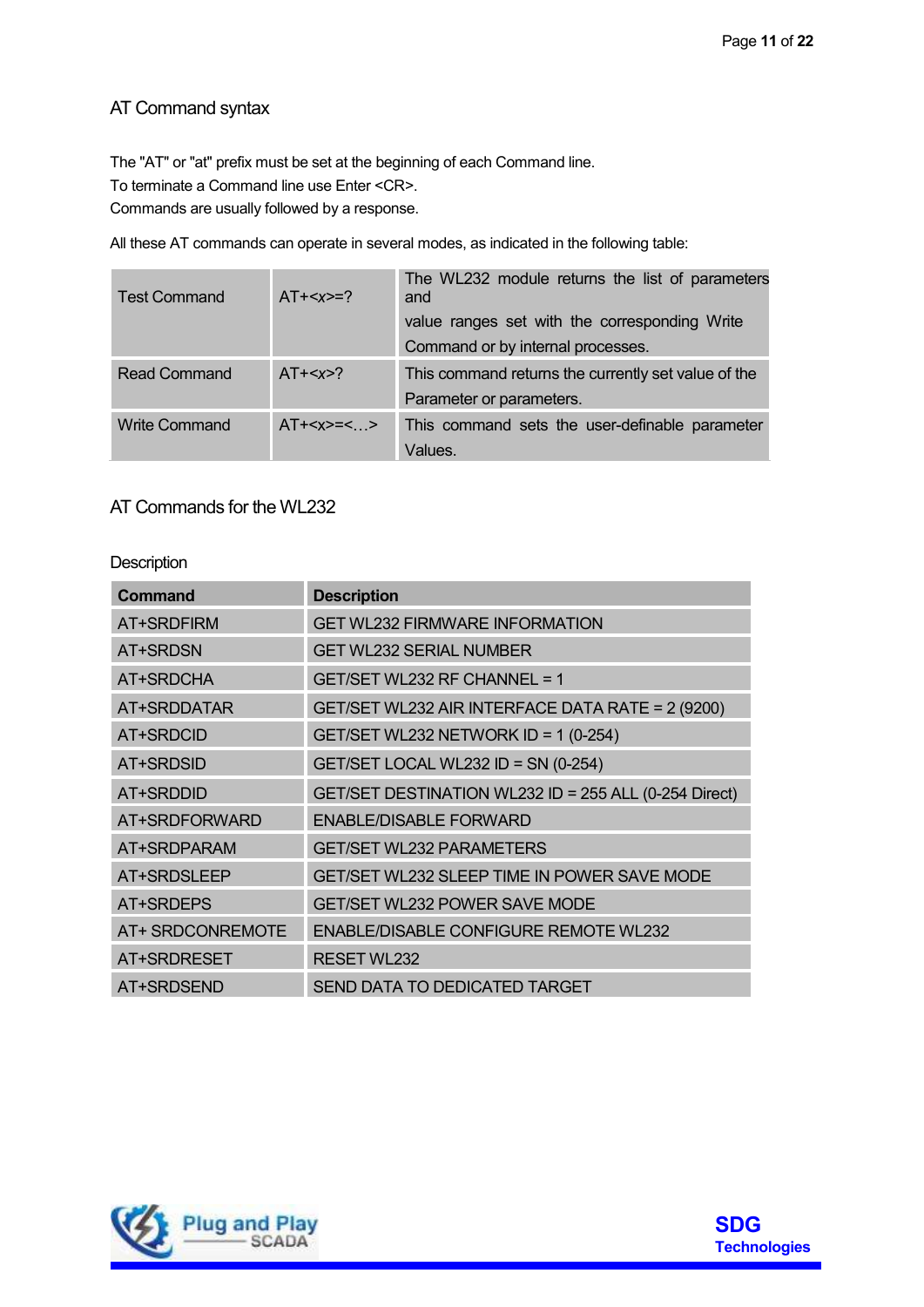#### Detailed Descriptions of Commands

| AT+SRDFIRM                                       | <b>Get WL232 Firmware Information</b> |  |  |  |
|--------------------------------------------------|---------------------------------------|--|--|--|
| <b>AT+SRDFIRM Get WL232 Firmware Information</b> |                                       |  |  |  |
| Read command                                     | Response                              |  |  |  |
| AT+SRDFIRM?                                      | (Firm Information)                    |  |  |  |
|                                                  | <b>OK</b>                             |  |  |  |
|                                                  | Parameter                             |  |  |  |
| Reference                                        | <b>Note</b><br>• Support remote read  |  |  |  |

#### **AT+SRDSN Get WL232 SN**

| AT+ SRDSN Get/Set WL232 SN |                       |  |  |
|----------------------------|-----------------------|--|--|
| Read command               | Response              |  |  |
| AT+SRDSN?                  | $<$ sn>               |  |  |
|                            | <b>OK</b>             |  |  |
| Reference                  | <b>Note</b>           |  |  |
|                            | • Support remote read |  |  |

# **AT+SRDCHA Get/Set WL232 RF Channel AT+ SRDCHA Get/Set WL232 RF Channel** Test command Response **AT+SRDCHA=? +SRDCHA: (list of supported <channel>s) OK**Parameter see Write commandWrite command Response **AT+SRDCHA= OK <channel> ERROR**Parameter **<channel>** An integer parameter to indicate WL232 RF channel, the default value is 1. Read command Response **AT+SRDCHA? +SRDCHA:<channel> OK** Parameter see Write command Reference Note • The total RF channel numbers is determined by to data rate and RF band • WL232 modules should communicate with the same RF channel. Support power off save Support remote read/write



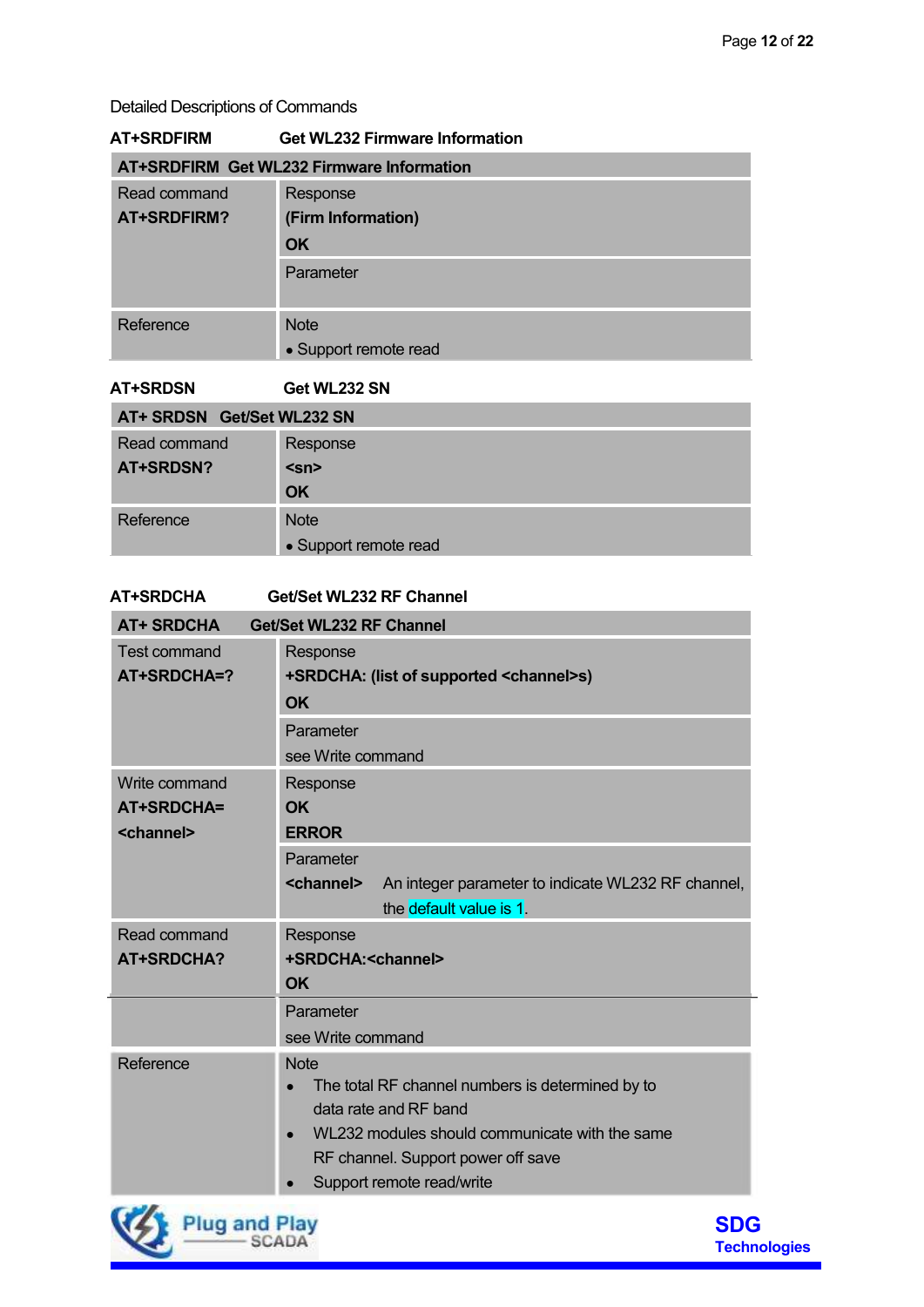#### Set RF channel number

The RF channel numbers, start frequency and frequency step size are different according to the frequency band and data rate. The number of available frequencies depends on the data rate (for higher data rates, the required bandwidth is higher; thus, less frequency channel can be allocated).

The actual center frequency is defined by three parameters: the start frequency, the frequency step, and the frequency ID. These parameters are different for different data rates and frequency bands. The actual frequency is calculated as follows:

#### **center\_frequency = start\_frequency + (Fx \* frequency\_step)**

Where Fx is the frequency ID. The first channel is identified with Fx = 0 (e.g. if the maximum number of the channels is 14. The valid range for the frequency ID is 0 to13.

The detail frequency assignment for different frequency bands is as the tables below.

#### **Table 2: Frequency Assignment for WL232-A 434 MHz module**

| <b>DATAR</b>            | <b>Data Rate</b> | <b>Start Frequency</b><br>[MHz] | <b>Frequency Step</b><br>Size [kHz] | <b>Number of Available</b><br><b>Channels</b> |
|-------------------------|------------------|---------------------------------|-------------------------------------|-----------------------------------------------|
|                         | [bps]            |                                 |                                     |                                               |
| $\overline{0}$          | 2,400            | 433.33                          | 330                                 | 4                                             |
| 1                       | 4,800            | 433.33                          | 330                                 | 4                                             |
| $\overline{\mathbf{2}}$ | 9,600            | 433.33                          | 330                                 | 4                                             |
| 3                       | 10,000           | 433.33                          | 330                                 | $\overline{4}$                                |
| $\overline{4}$          | 20,000           | 433.53                          | 390                                 | 3                                             |
| 5                       | 50,000           | 433.61                          | 360                                 | $\overline{2}$                                |
| 6                       | 100,000          | 433.91                          | $\mathbf 0$                         |                                               |
| 7                       | 128,000          | 433.91                          | 0                                   |                                               |



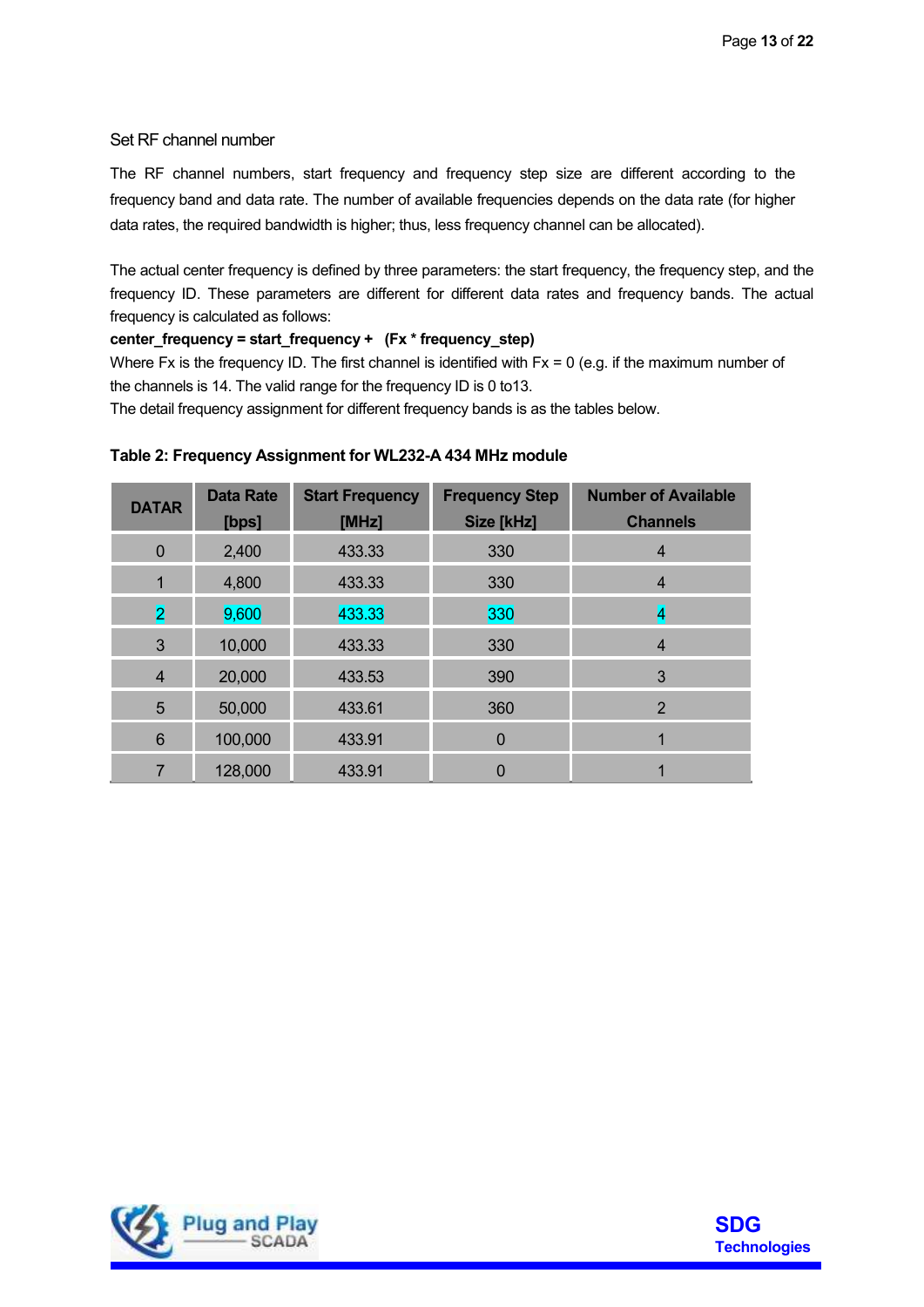#### **AT+SRDDATAR Get/Set WL232 Air Interface Data Rate**

| AT+SRDDATAR Get/Set WL232 Air Interface Date Rate |                                               |  |  |  |
|---------------------------------------------------|-----------------------------------------------|--|--|--|
| Test command                                      | Response                                      |  |  |  |
| AT+SRDDATAR=?                                     | +SRDDATAR: (list of supported <rate>s)</rate> |  |  |  |
|                                                   | <b>OK</b>                                     |  |  |  |
|                                                   | Parameter                                     |  |  |  |
|                                                   | see Write command                             |  |  |  |
| Write command                                     | Response                                      |  |  |  |
| AT+SRDDATAR=                                      | OK.                                           |  |  |  |
| <rate></rate>                                     | <b>ERROR</b>                                  |  |  |  |

|                                          | Parameter                             |                                                                                                                                                                                                               |
|------------------------------------------|---------------------------------------|---------------------------------------------------------------------------------------------------------------------------------------------------------------------------------------------------------------|
|                                          | <rate></rate>                         | Parameter to indicate WL232 air interface date rate.<br>$0 - 2400$ bps<br>1---4800 bps<br>2---9600 bps (default value)<br>3---10000 bps<br>4---20000 bps<br>5---50000 bps<br>6---100000 bps<br>7---128000 bps |
| Read command<br>AT+SRDDATAR?             | Response<br>+SRDDDATAR: <rate></rate> |                                                                                                                                                                                                               |
|                                          | <b>OK</b>                             |                                                                                                                                                                                                               |
|                                          | Parameter<br>see Write command        |                                                                                                                                                                                                               |
| Reference<br><b>Note</b><br>data<br>rate |                                       | • WL232 modules should communicate with the same air interface                                                                                                                                                |
|                                          | • Support power off save              |                                                                                                                                                                                                               |
|                                          | • Support remote read/write           |                                                                                                                                                                                                               |



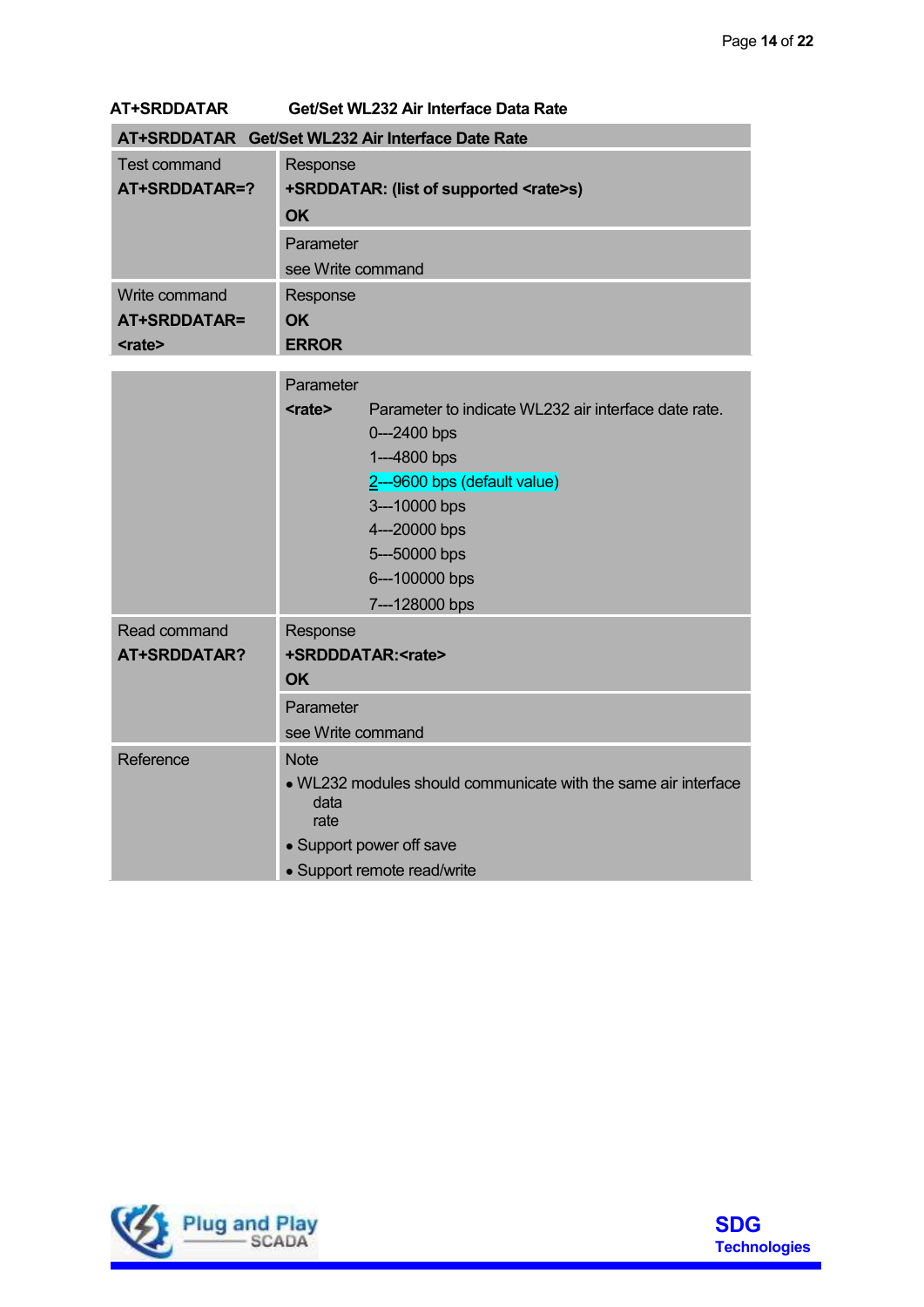| AT+SRDCID | Get/Set WL232 Network ID |
|-----------|--------------------------|
|           |                          |

| <b>AT+ SRDCID</b>      | Get/Set WL232 Network ID                                       |  |  |
|------------------------|----------------------------------------------------------------|--|--|
| Test command           | Response                                                       |  |  |
| AT+SRDCID=?            | +SRDCID: (list of supported <cid>s)</cid>                      |  |  |
|                        | <b>OK</b>                                                      |  |  |
| Write command          | Response                                                       |  |  |
| AT+SRDCID= <cid></cid> | <b>OK</b>                                                      |  |  |
|                        | <b>ERROR</b>                                                   |  |  |
|                        | Parameter                                                      |  |  |
|                        | $<$ cid $>$<br>An integer number 0-255 to identify a WL232 sub |  |  |
|                        | network. The default value is 1.                               |  |  |
| Read command           | Response                                                       |  |  |
| <b>AT+SRDCID?</b>      | +SRDCID: <cid></cid>                                           |  |  |
|                        | <b>OK</b>                                                      |  |  |
|                        | Parameter                                                      |  |  |
|                        | see Write command                                              |  |  |
| Reference              | <b>Note</b>                                                    |  |  |
|                        | . WL232 modules should communicate with the same network ID    |  |  |
|                        | • Support power off save                                       |  |  |
|                        | • Support remote read/write                                    |  |  |

# **AT+SRDSID Get/Set Local WL232 ID**

| AT+ SRDSID Get/Set Local WL232 ID       |                                                                                                                                                 |
|-----------------------------------------|-------------------------------------------------------------------------------------------------------------------------------------------------|
| Test command<br>AT+SRDSID=?             | Response<br>+SRDSID: (list of supported <sid>s)<br/><b>OK</b></sid>                                                                             |
| Write command<br>AT+SRDSID= <sid></sid> | Response<br><b>OK</b><br><b>ERROR</b>                                                                                                           |
|                                         | Parameter<br>An integer number 0-254 to identify a unique WL232 in<br>$<$ sid $>$<br>a<br>sub network. The default value is close<br>to the SN. |
| Read command<br>AT+SRDSID?              | Response<br>+SRDSID: <sid><br/><b>OK</b><br/>Parameter</sid>                                                                                    |
| Reference                               | see Write command<br><b>Note</b><br>• Support power off save<br>• Support remote read/write                                                     |



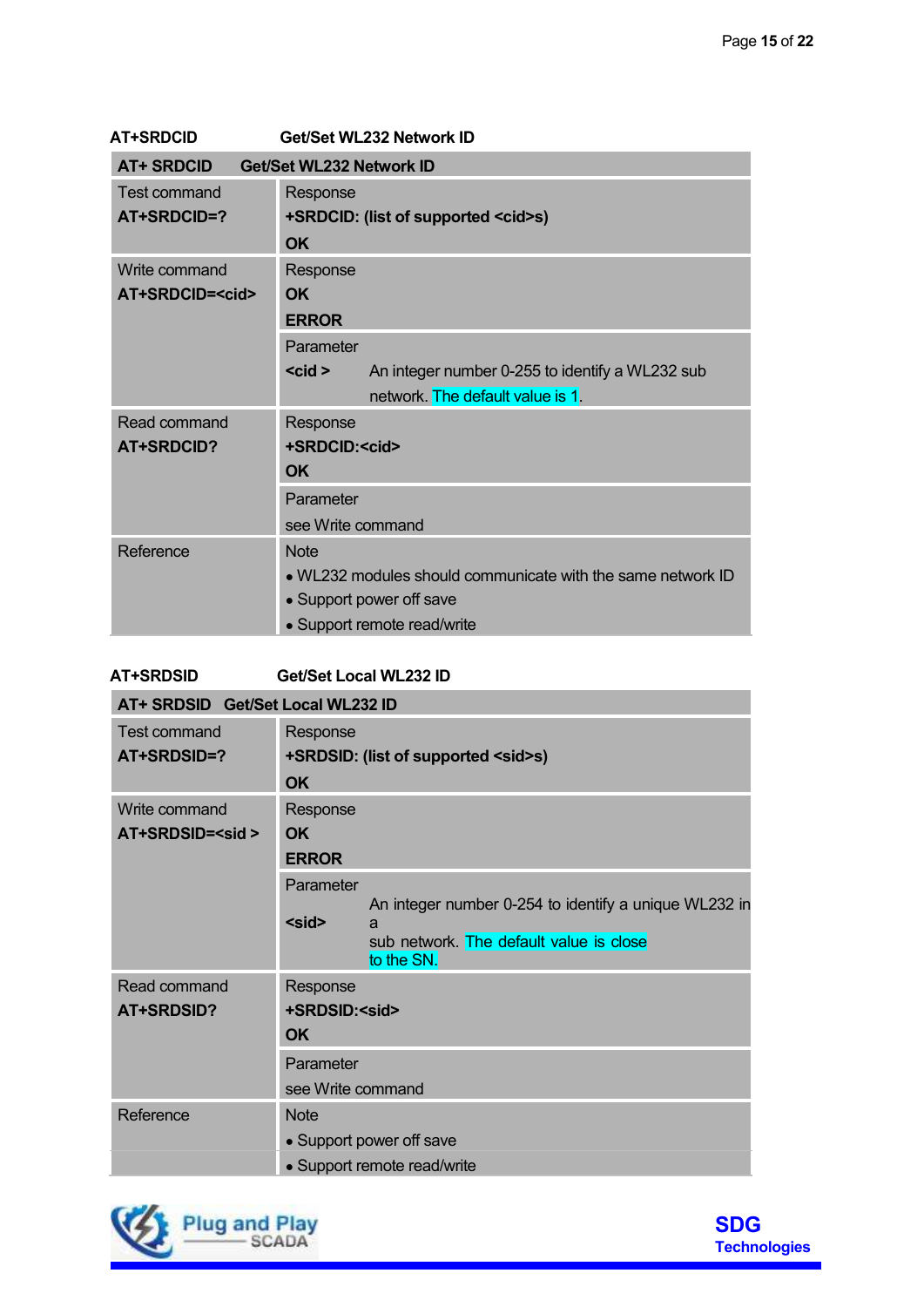| <b>AT+SRDDID</b>       | <b>Get/Set Destination WL232 ID</b>                                 |  |  |
|------------------------|---------------------------------------------------------------------|--|--|
| <b>AT+ SRDDID</b>      | <b>Get/Set Destination WL232 ID</b>                                 |  |  |
| <b>Test command</b>    | Response                                                            |  |  |
| AT+SRDDID=?            | +SRDDID: (list of supported <did>s)</did>                           |  |  |
|                        | <b>OK</b>                                                           |  |  |
| Write command          | Response                                                            |  |  |
| AT+SRDDID= <did></did> | <b>OK</b>                                                           |  |  |
|                        | <b>ERROR</b>                                                        |  |  |
|                        | Parameter                                                           |  |  |
|                        | <did><br/>An integer number 0-255 to identify the destination</did> |  |  |
|                        | WL232,0-254 to identify a unique destination WL232,                 |  |  |
|                        | 255 is the broadcast address. The default value is 255.             |  |  |
| Read command           | Response                                                            |  |  |
| <b>AT+SRDDID?</b>      | +SRDDID: <did></did>                                                |  |  |
|                        | <b>OK</b>                                                           |  |  |
|                        | Parameter                                                           |  |  |
|                        | see Write command                                                   |  |  |
| Reference              | <b>Note</b>                                                         |  |  |
|                        | • Support power off save                                            |  |  |
|                        | • Support remote read/write                                         |  |  |

#### **AT+SRDPARAM Get/Set WL232 Parameters**

| <b>AT+ SRDPARAM</b>                                                      | <b>Get/Set WL232 Parameters</b>                                 |                               |  |
|--------------------------------------------------------------------------|-----------------------------------------------------------------|-------------------------------|--|
| Write command                                                            | Response                                                        |                               |  |
| AT+SRDPARAM=                                                             | <b>OK</b>                                                       |                               |  |
| <cha>,<cid>,<sid>,&lt;</sid></cid></cha>                                 | <b>ERROR</b>                                                    |                               |  |
| did>, <datar>,<txpwr< th=""><th>Parameter</th><th></th></txpwr<></datar> | Parameter                                                       |                               |  |
| >, <forward></forward>                                                   | $<$ cha $>$                                                     | RF channel                    |  |
|                                                                          | $<$ cid $>$                                                     | Network ID                    |  |
|                                                                          | $<$ sid $>$                                                     | Local WL232 ID                |  |
|                                                                          | <did></did>                                                     | Destination WL232 ID          |  |
|                                                                          | <datar></datar>                                                 | WL232 air interface data rate |  |
| <b>Read Command</b>                                                      | Response                                                        |                               |  |
| AT+SRDPARAM?                                                             | +SRDPARAM:                                                      |                               |  |
|                                                                          | <cha>,<cid>,<sid>,<did>,<datar></datar></did></sid></cid></cha> |                               |  |
|                                                                          | <b>OK</b>                                                       |                               |  |
| Reference                                                                | <b>Note</b>                                                     |                               |  |
|                                                                          | • Support power off save                                        |                               |  |
|                                                                          |                                                                 | • Support remote read/write   |  |



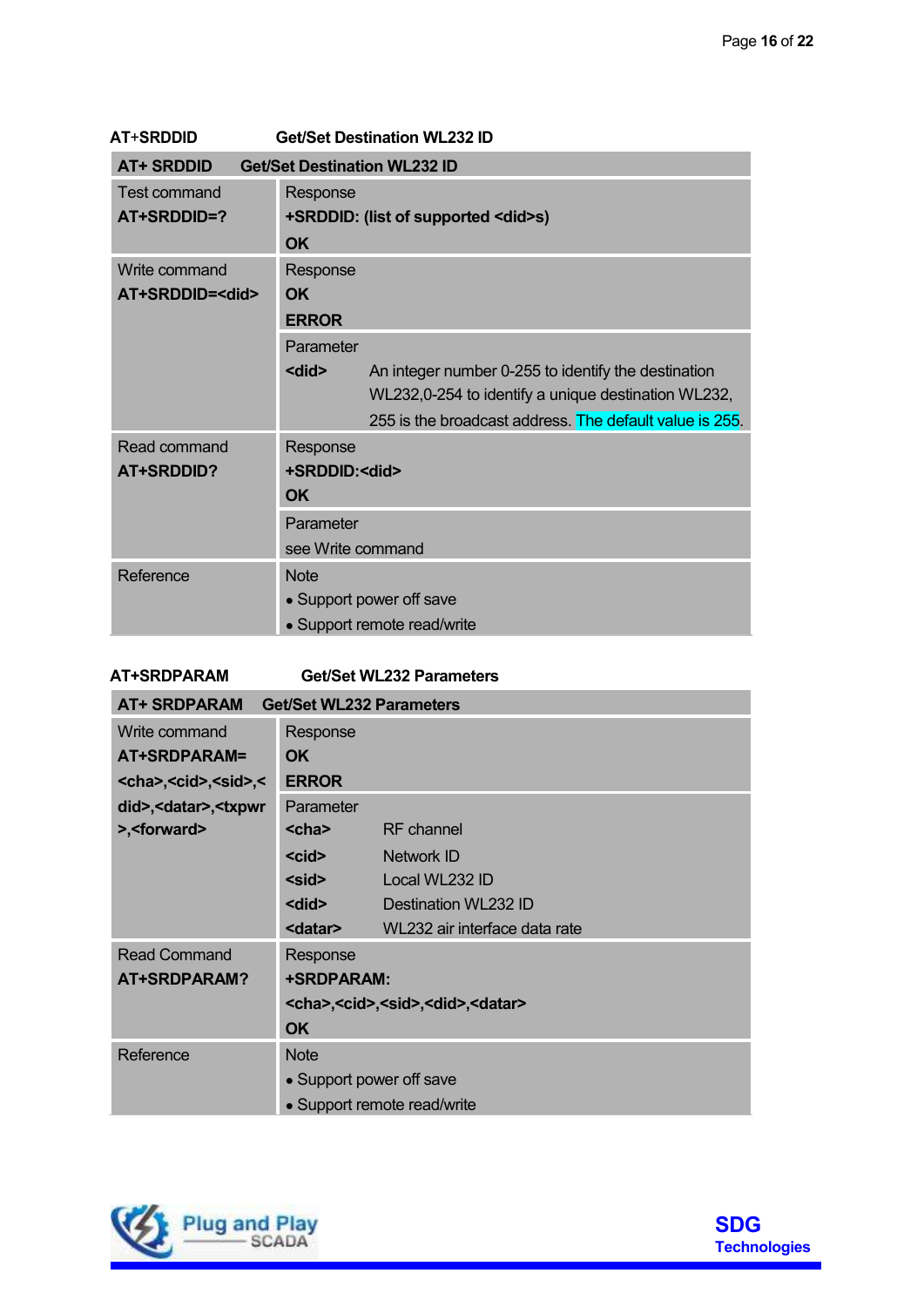| <b>AT+SRDSLEEP</b>          | Get/Set WL232 Sleep Time In Power Save Mode                   |                                                              |  |  |  |
|-----------------------------|---------------------------------------------------------------|--------------------------------------------------------------|--|--|--|
| <b>AT+ SRDSLEEP</b>         |                                                               | Get/Set WL232 Sleep Time In Power Save Mode                  |  |  |  |
| <b>Test Command</b>         | Response                                                      |                                                              |  |  |  |
| AT+SRDSLEEP=?               | +SRDSLEEP: (1-255, 0-2)                                       |                                                              |  |  |  |
|                             | <b>OK</b>                                                     |                                                              |  |  |  |
|                             | Parameter                                                     |                                                              |  |  |  |
|                             | see Write command                                             |                                                              |  |  |  |
| <b>Write Command</b>        | Response                                                      |                                                              |  |  |  |
| AT+SRDSLEEP=                | <b>OK</b>                                                     |                                                              |  |  |  |
| <time>,<unit></unit></time> | <b>ERROR</b>                                                  |                                                              |  |  |  |
|                             | Parameter                                                     |                                                              |  |  |  |
|                             |                                                               | The default value is 3,0                                     |  |  |  |
|                             | <time></time>                                                 | An integer number 1-255(Unit: according to <unit>) to</unit> |  |  |  |
|                             |                                                               | set WL232 sleep time in power save mode                      |  |  |  |
|                             |                                                               |                                                              |  |  |  |
|                             | <unit></unit>                                                 | An integer number 0-2 to identify the unit                   |  |  |  |
|                             |                                                               | 0---represent second                                         |  |  |  |
|                             |                                                               | 1---represent minute                                         |  |  |  |
|                             |                                                               | 2---represent hour, with this unit the <time> value</time>   |  |  |  |
|                             |                                                               | should not exceed 48.                                        |  |  |  |
| <b>Read Command</b>         | Response                                                      |                                                              |  |  |  |
| AT+SRDSLEEP?                |                                                               | +SRDSLEEP: <time>,<unit></unit></time>                       |  |  |  |
|                             | <b>OK</b>                                                     |                                                              |  |  |  |
|                             | Parameter                                                     |                                                              |  |  |  |
|                             | see Write command                                             |                                                              |  |  |  |
| Reference                   | <b>Note</b>                                                   |                                                              |  |  |  |
|                             | • The set timer value will take effect at the $2^{nd}$ cycle. |                                                              |  |  |  |
|                             | • Support power off save                                      |                                                              |  |  |  |
|                             | • Support remote read/write                                   |                                                              |  |  |  |
|                             |                                                               |                                                              |  |  |  |



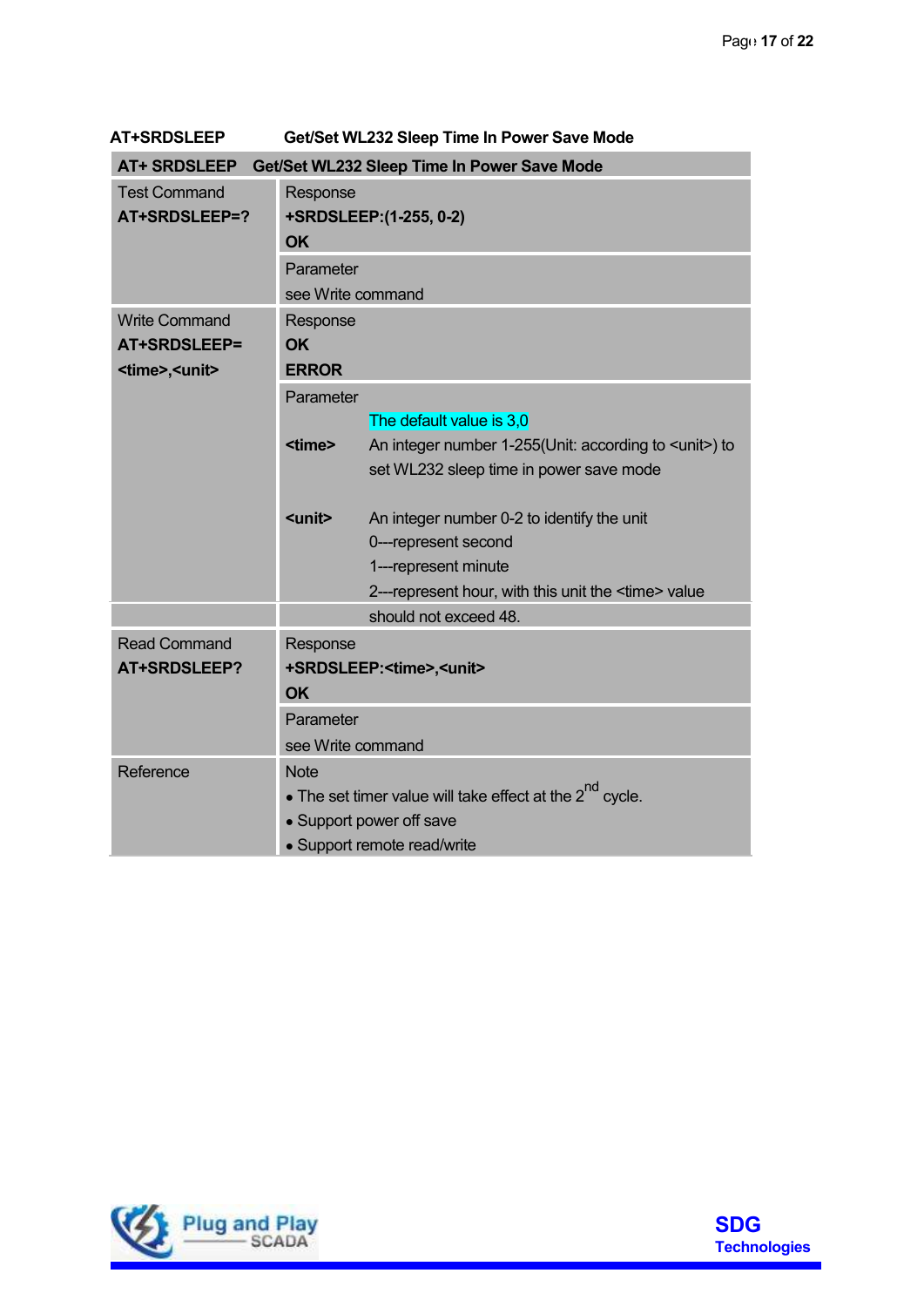| <b>AT+SRDEPS</b>                             | Get/Set WL232 Power Save Mode                                                                                                                                                                                                                                                                                                                                                                                                                                                                                                                                                                 |  |  |
|----------------------------------------------|-----------------------------------------------------------------------------------------------------------------------------------------------------------------------------------------------------------------------------------------------------------------------------------------------------------------------------------------------------------------------------------------------------------------------------------------------------------------------------------------------------------------------------------------------------------------------------------------------|--|--|
| AT+ SRDEPS Get/Set WL232 Power Save Mode     |                                                                                                                                                                                                                                                                                                                                                                                                                                                                                                                                                                                               |  |  |
| <b>Test command</b><br>AT+SRDEPS=?           | Response<br>+SRDEPS: (list of supported <mode>s)<br/><b>OK</b><br/>Parameter<br/>see Write command</mode>                                                                                                                                                                                                                                                                                                                                                                                                                                                                                     |  |  |
| Write command<br>AT+SRDEPS=<br><mode></mode> | Response<br><b>OK</b><br><b>ERROR</b>                                                                                                                                                                                                                                                                                                                                                                                                                                                                                                                                                         |  |  |
|                                              | Parameter<br><mode><br/>0----normal (default value)<br/>1---enable power save, wake up by UART<br/>2---enable power save, wake up by timer<br/>3---enable power save, wake up by timer or UART<br/>5---enable power save, wake up by UART and send<br/>self<br/>SID when wake up<br/>6---enable power save, wake up by timer and send self<br/>SID when wake up<br/>7---enable power save, wake up by timer or UART, and<br/>send self SID when wake up</mode>                                                                                                                                |  |  |
| Read command<br><b>AT+SRDEPS?</b>            | Response<br>+SRDEPS: <mdoe><br/><b>OK</b><br/>Parameter<br/>see Write command</mdoe>                                                                                                                                                                                                                                                                                                                                                                                                                                                                                                          |  |  |
| Reference                                    | <b>Note</b><br>The timer is set by AT+SRDSLEEP command<br>$\bullet$<br>After enable power save mode and no UART & RF data<br>$\bullet$<br>need to deal with, WL232 module will enter power save<br>mode in about<br>2100 millisecond and output <nul> via UART port at the<br/><math>\bullet</math><br/>same time<br/>When WL232 wake up will output "MCU WakeUp" via<br/><b>UART</b> port<br/>After enable EPS=1/3/5/7, to input any ASCII character<br/><math>\bullet</math><br/>will wake up the WL232 module via UART port<br/>Support power off save<br/>Support remote read/write</nul> |  |  |



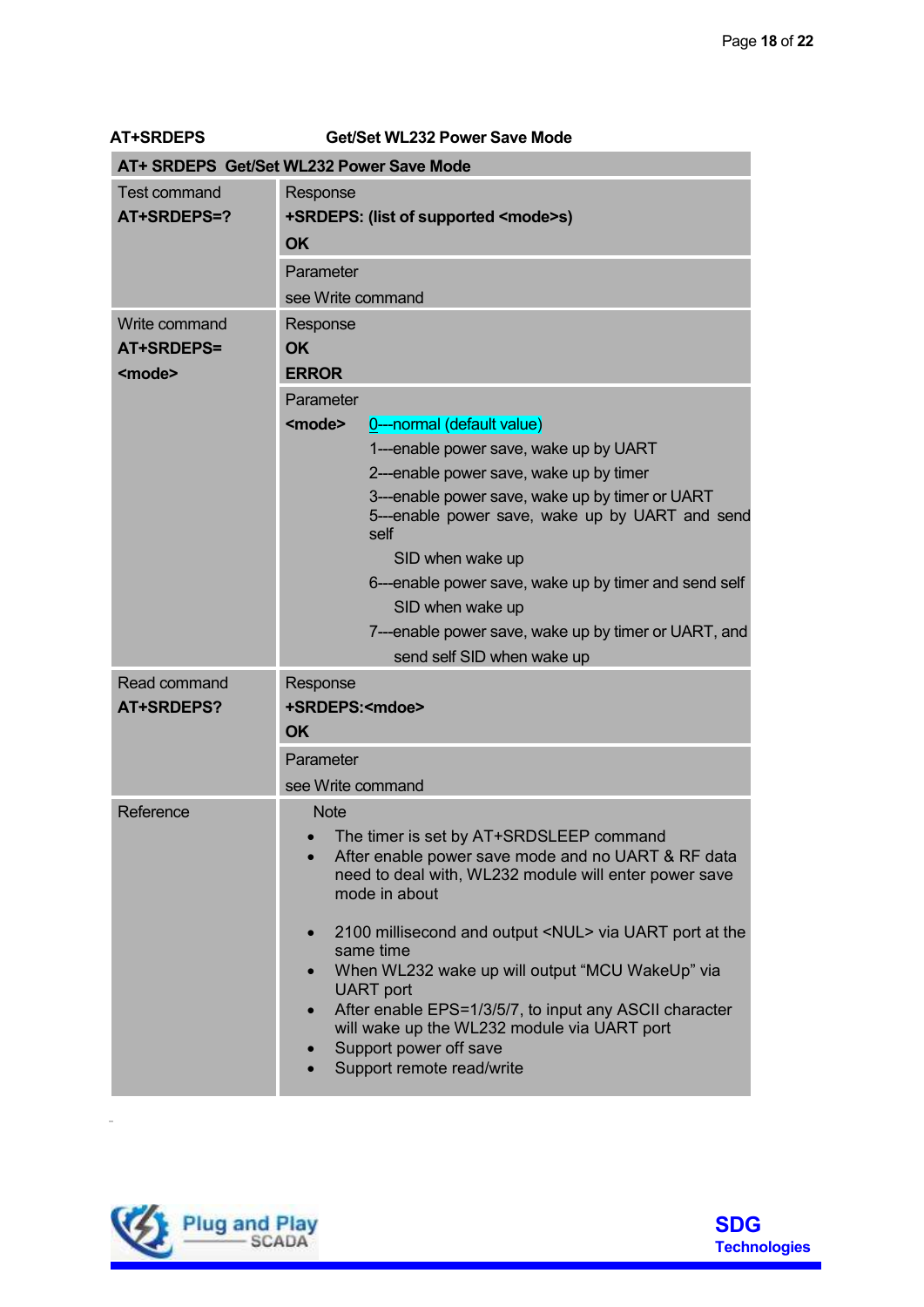| AT+ SRDCONREMOTE Enable/Disable Configure Remote WL232 |                                                               |  |  |
|--------------------------------------------------------|---------------------------------------------------------------|--|--|
| Write command                                          | Response                                                      |  |  |
| <b>AT+SRDCONREM</b>                                    | OK.                                                           |  |  |
| OTE= <param/>                                          | <b>ERROR</b>                                                  |  |  |
|                                                        | Parameter                                                     |  |  |
|                                                        | 0---disable configure remote WL232(default value)<br><param/> |  |  |
|                                                        | 1---enable configure remote WL232                             |  |  |
| <b>Read Command</b>                                    | Response                                                      |  |  |
| $AT+$                                                  | + SRDCONREMOTE: <param/>                                      |  |  |
| <b>SRDCONREMOTE?</b>                                   | <b>OK</b>                                                     |  |  |
|                                                        | Parameter                                                     |  |  |
|                                                        | see Write command                                             |  |  |
| Reference                                              | <b>Note</b>                                                   |  |  |

#### **AT+SRDCONREMOTE Enable/Disable Configure Remote WL232**

#### Configure Remote WL232

After you have enabled the Configure Remote function, the AT command that supports the remote read/write will execute at the remote WL232 side, and it will feedback the response information to the local WL232 side.

For the remote reading command, the response information may be as below:

- a) Incorrect AT command or parameters is wrong ERROR
- b) The AT command execute successfully at the local WL232 side but fail at remote side. OK RM(SID):Fail
- c) The AT command execute successfully at the local and remote WL232 side.

OK

RM(SID):result

For the remote write command, the response information may be as below:

- a) Incorrect AT command or parameters is wrong ERROR
- b) The AT command execute successfully at the local WL232 side but fail at remote side. OK RM(SID):Fail
- c) The AT command execute successfully at the local and remote WL232 side. **OK**

RM(SID):Success

#### **Note:**

- **1) AT+SRDCONREMOTE/AT+SRDCONF and all test command (AT+***<x>***=?) execute at the local side, whether Configure Remote function is enabled or disabled.**
- **2) If Configure Remote function is enabled, AT+SRDSEND/AT+SRDUART command will return "Not support remote configure".**
- **3) Local WL232 identify remote WL232 by its SID in a sub network, the remote WL232 could be in either command mode or data mode.**



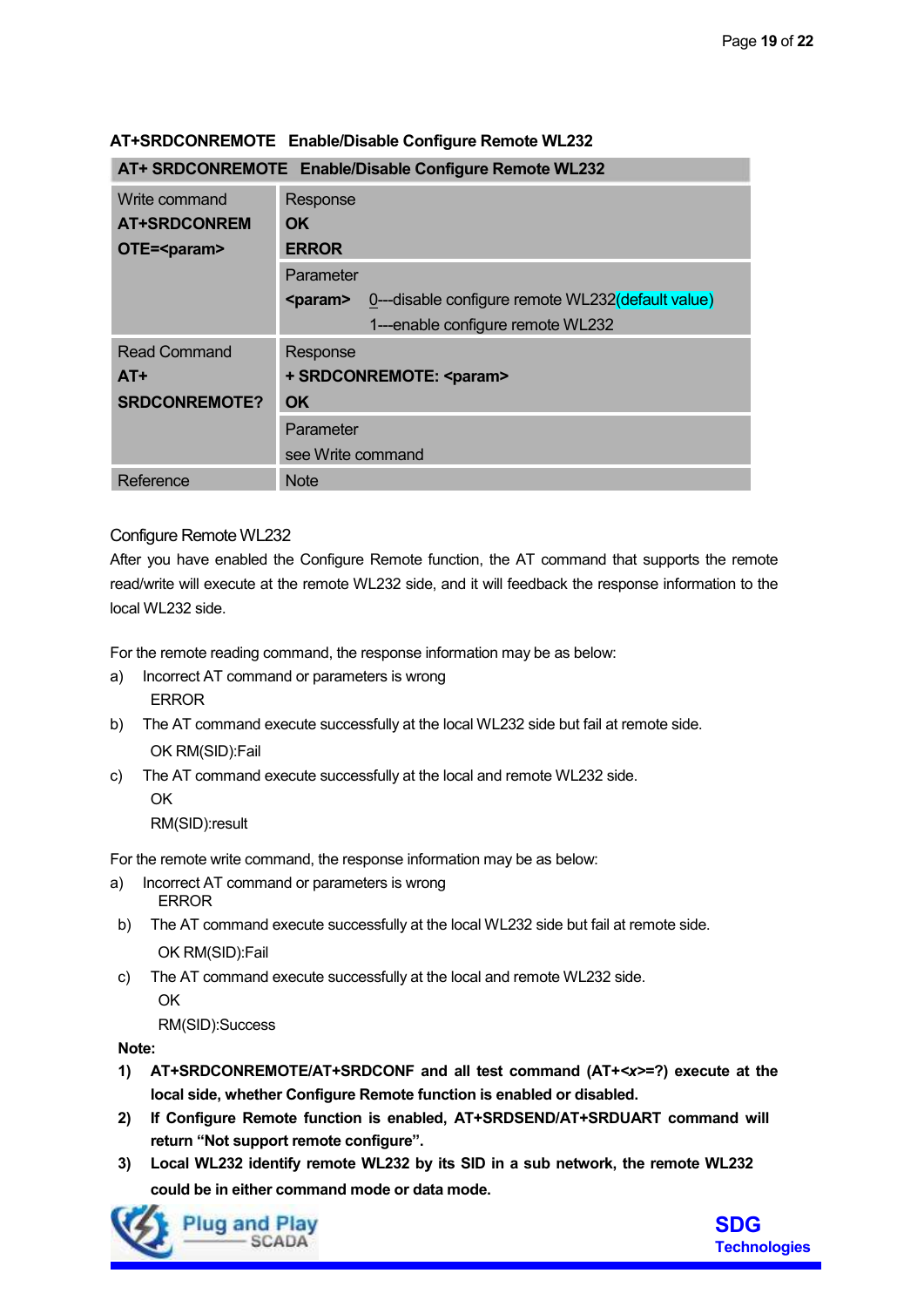| <b>Commands</b>   | <b>Support remote read</b> | <b>Support remote write</b> |
|-------------------|----------------------------|-----------------------------|
| AT+SRDFIRM        | Yes                        | <b>No</b>                   |
| AT+SRDSN          | Yes                        | <b>No</b>                   |
| <b>AT+SRDRSSI</b> | <b>Yes</b>                 | <b>No</b>                   |
| AT+SRDCHA         | <b>Yes</b>                 | Yes                         |
| AT+SRDDATAR       | Yes                        | Yes                         |
| <b>AT+SRDCID</b>  | Yes                        | Yes                         |
| <b>AT+SRDSID</b>  | Yes                        | Yes                         |
| <b>AT+SRDDID</b>  | Yes                        | Yes                         |
| AT+SRDFORWARD     | Yes                        | Yes                         |
| AT+SRDPARAM       | Yes                        | Yes                         |
| AT+SRDSLEEP       | Yes                        | Yes                         |
| AT+SRDEPS         | Yes                        | Yes                         |
| AT+SRDRESET       | <b>No</b>                  | Yes                         |

#### **Remote AT commands supported for read or write**



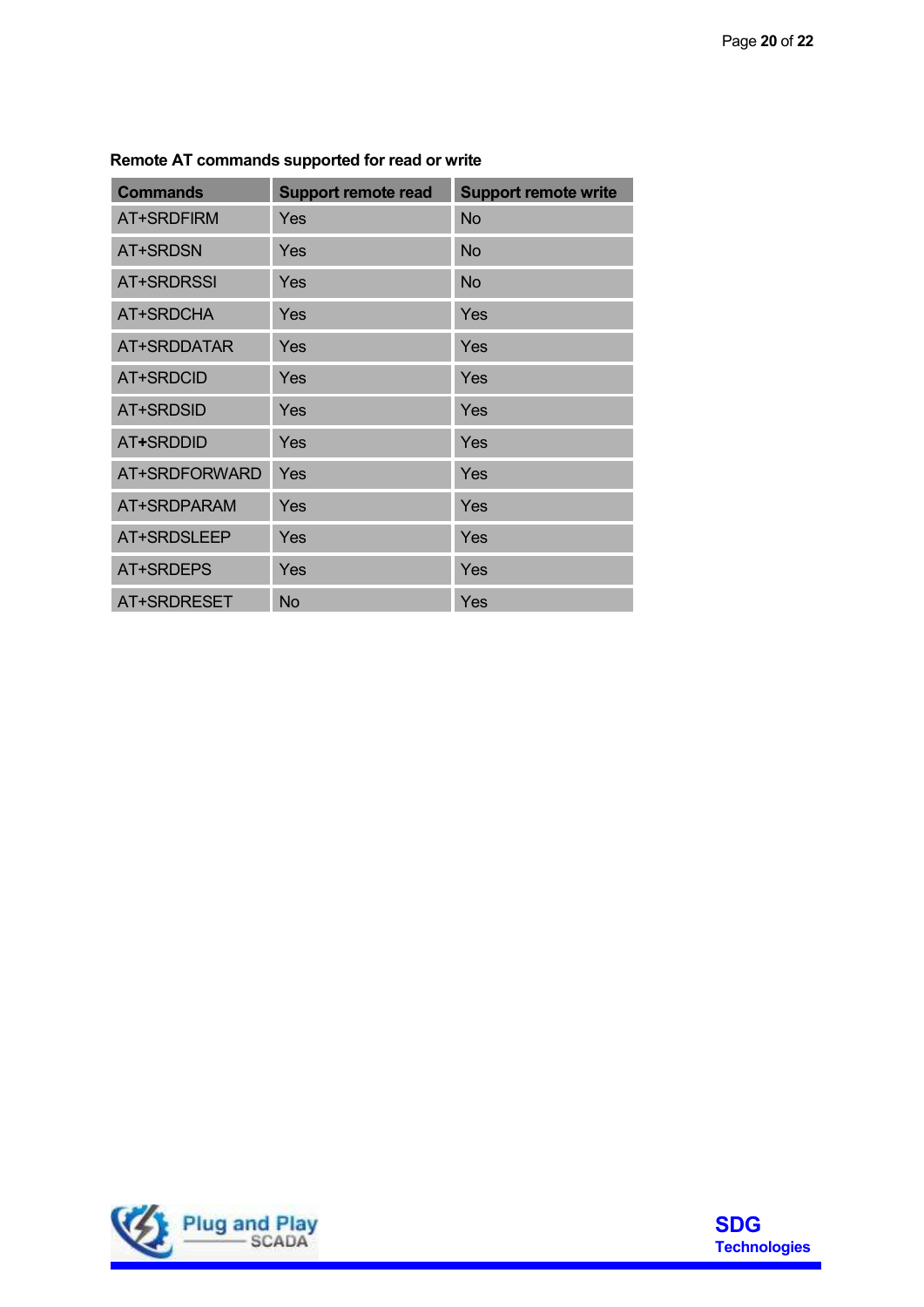# 8: Quick Setup

1: Set the WL232 to Command Mode

WL232 has two modes: Data mode and Command mode, Insert Jumper (JP3) and Switch (SW1) to Modem.



2: Connect the WL232 with a W1 Cable to program.

3: We use the software obtainable form the following link as a Terminal emulator.

https://sites.google.com/site/terminalbpp/Terminal20140110.zip?attredirects=0

This software is convenient to set up some Macros.

4: Open **Set Macros** and select **Macro Settings (WL232\_Programming.tmf)**. This file is available from wiki.pnpscada.com or with the programming cable and software supplied by SDG Technologies.

5: Change to the correct Communication port 8N1 and C Connect

| <b>COM PIM</b> | <b>Baked roke -</b>                                 | Data bas  | <b>FORM IT!</b>       | T STUD DET |
|----------------|-----------------------------------------------------|-----------|-----------------------|------------|
| COM22 =        | C 600 C 14400 C 57600<br>("1200 ("19200 ("115200)   | <b>CK</b> | * rawa<br>$T - 0.001$ |            |
| COM            | (" 2400 (" 21100 (" 121000)                         |           | C. month              | C.15       |
|                | ○ 4800 ○ 38400 ○ 254000<br>(# 9600 C 56000 C custom |           | C. mak<br>C. MARIN'   | 122        |

6: Send the (SN) Command to receive the Module Serial Number.

7: Set the RF Channel Number to 1 (CH=1).  $0+0$ 

8: Set the NetID or Network ID to 1 as Default.(0-254)

9: Set the SID (Station ID) or Multidrop to the Last two or three characters of the Module SN (0 - 255).

11: Set the DID or Destination ID to 255 as Default. (DID=255)

12: Remove Jumper (JP3) for normal operation.

#### NOTE:

Use NetID? to check the NetID setting

Use SID? to check the SID setting

Use DID? to check the DID setting

To reset to factory settings Use RESET. This is not the preset settings as sent to the client from SDG.